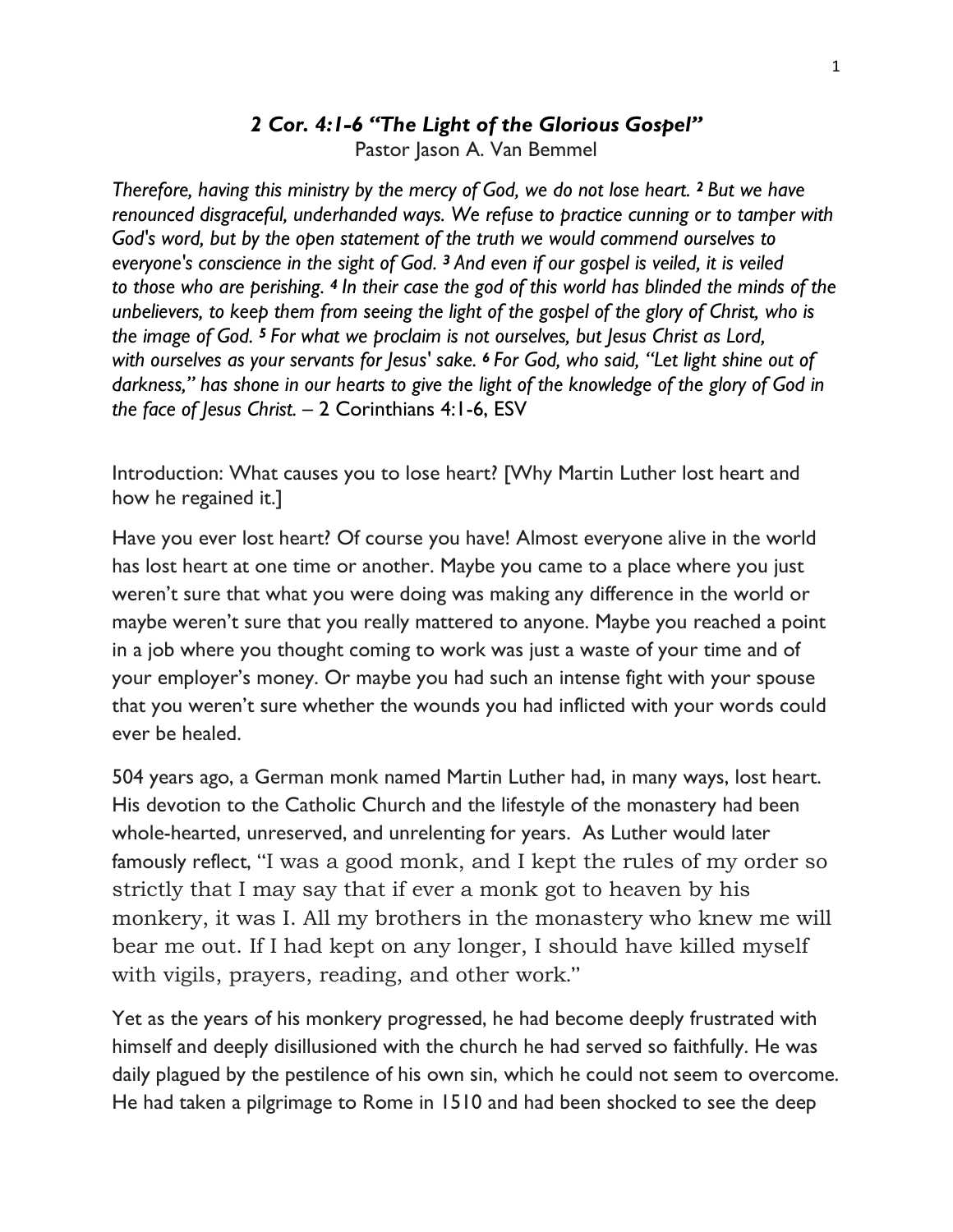immorality and blasphemous irreverence in the heart of the church. Then, in 1517, the last straw: A peddler, a travelling salesman, a con artist named Johann Tetzel had come to the region of German close to where Luther ministered selling indulgences. Indulgences were a way to get yourself or your loved ones out of the torments of purgatory sooner. They were not exactly "for sale" – or shouldn't have been – but a nice donation to the church for the construction of St. Peter's Basilica in Rome certainly would go a long way toward getting you a better indulgence. Tetzel took the indulgences business to new heights – or depths, depending on how you look at it – even coining commercial jungles – "Every time a coin in the coffer clings, another soul from purgatory springs."

This disgusted Luther and brought him to the end of himself, and he responded by calling for a debate on the sale of indulgences, writing 95 Theses Statements that challenged the practice of the church. On October 31, 1517, the Eve of All Saints' Day (All Hallow's Eve), he nailed these statements for debate to the castle church door in his town of Wittenberg, Germany, which was like posting a notice on a public bulletin board.

Thesis #32 shows how much Luther had lost heart in the practices of the church: "Those who believe that they can be certain of their salvation because they have indulgence letters will be eternally damned, together with their teachers." And yet, having lost heart in the practices of the church, Luther had not lost heart in the Lord and in His mercies. Statements 36 and 37 show this:

36. Any truly repentant Christian has a right to full remission of penalty and guilt, even without indulgence letters.

37. Any true Christian, whether living or dead, participates in all the blessings of Christ and the church; and this is granted him by God, even without indulgence letters.

Six months later, in April of 1518, Martin Luther got his desired opportunity for a more public hearing of his concerns in Heidelberg, Germany. He declared: "He is not righteous who does much, but he who, without work, believes much in Christ." And "The law says, "do this", and it is never done. Grace says, "believe in this," and everything is already done." He then concluded, "The love of God does not find, but creates, that which is pleasing to it."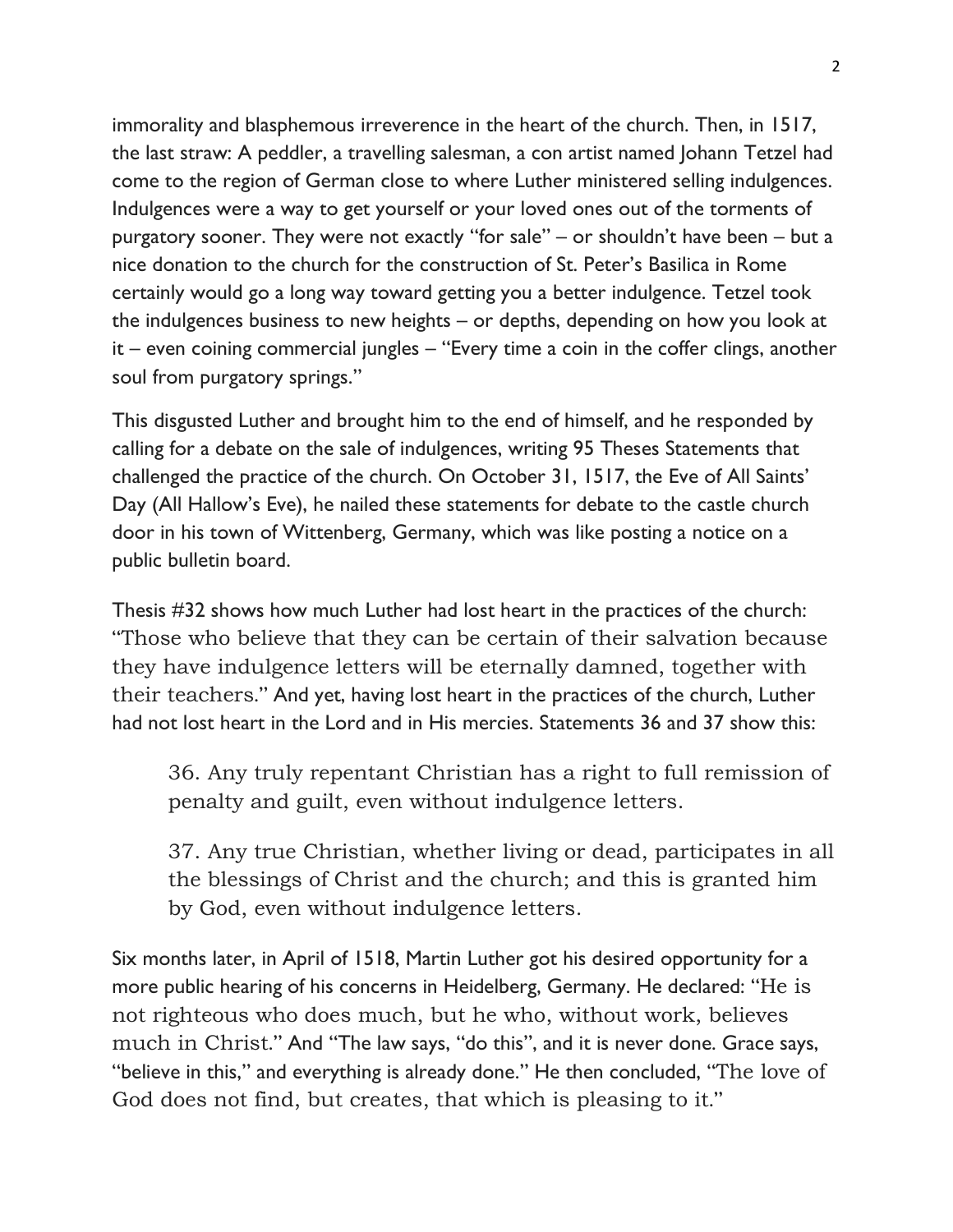Much like Martin Luther, the Apostle Paul had come to the place of losing heart earlier in his life, although he was brought there by the Lord in a much more dramatic fashion. Saul of Tarsus, as he was known then, was an energetic and committed young Pharisee who, in his zeal for God's law and honor, was determined to stamp out rising group of heretics known as "the people of the Way," who worshipped Jesus of Nazareth and proclaimed He was the risen Messiah, the Son of God. He rode from Jerusalem to Damascus to stamp out these rebellious followers of this false Messiah.

In a moment, as a light shone from heaven that was brighter than the Noonday Sun, Saul was knocked off his horse and his whole life came crashing down, as the glorious risen Lord Jesus said, "*Saul, Saul, why are you persecuting me?*" As Saul of Tarsus lost heart because everything he had been pursing in his life was shown to be an empty lie, the life of the Apostle Paul began, and he would never need to lose heart, because he knew beyond a shadow of a doubt that he had been given a ministry by the mercies of God, who spared him from judgment, though he was a violent persecutor of the Lord Jesus Christ, and put him to service in the cause of Gospel instead.

# 1. **The Ministry We Have by the Mercy of God, v. 1**

So, what is the ministry Paul had been given by the mercy of God? It was the ministry of the Gospel of Jesus Christ, who is the full revelation of the glory of God in human form, as we will see later. It was the ministry of being an ambassador of Christ, as Paul will describe in more detail in chapter 5. Paul was taken from persecuting the followers of Jesus to being privileged to represent and proclaim Jesus Christ to the world.

Because this ministry was given to Paul by God, because it did not come from him and was not about him, he did not lose heart no matter how much he was called to suffer or be rejected or despised and rejected by the sophisticated men of the world. He did not lose heart because God had mercy on him, and if God had mercy on him, what did he care what mere men said about him or did to him? He did not lose heart because the One he was called to proclaim as a herald and represent as an ambassador had already won full victory over the devil's temptations, the sins of all of God's people, and the power of death itself. So what if some people thought he wasn't very sophisticated or impressive or as gifted as the so-called super-apostles.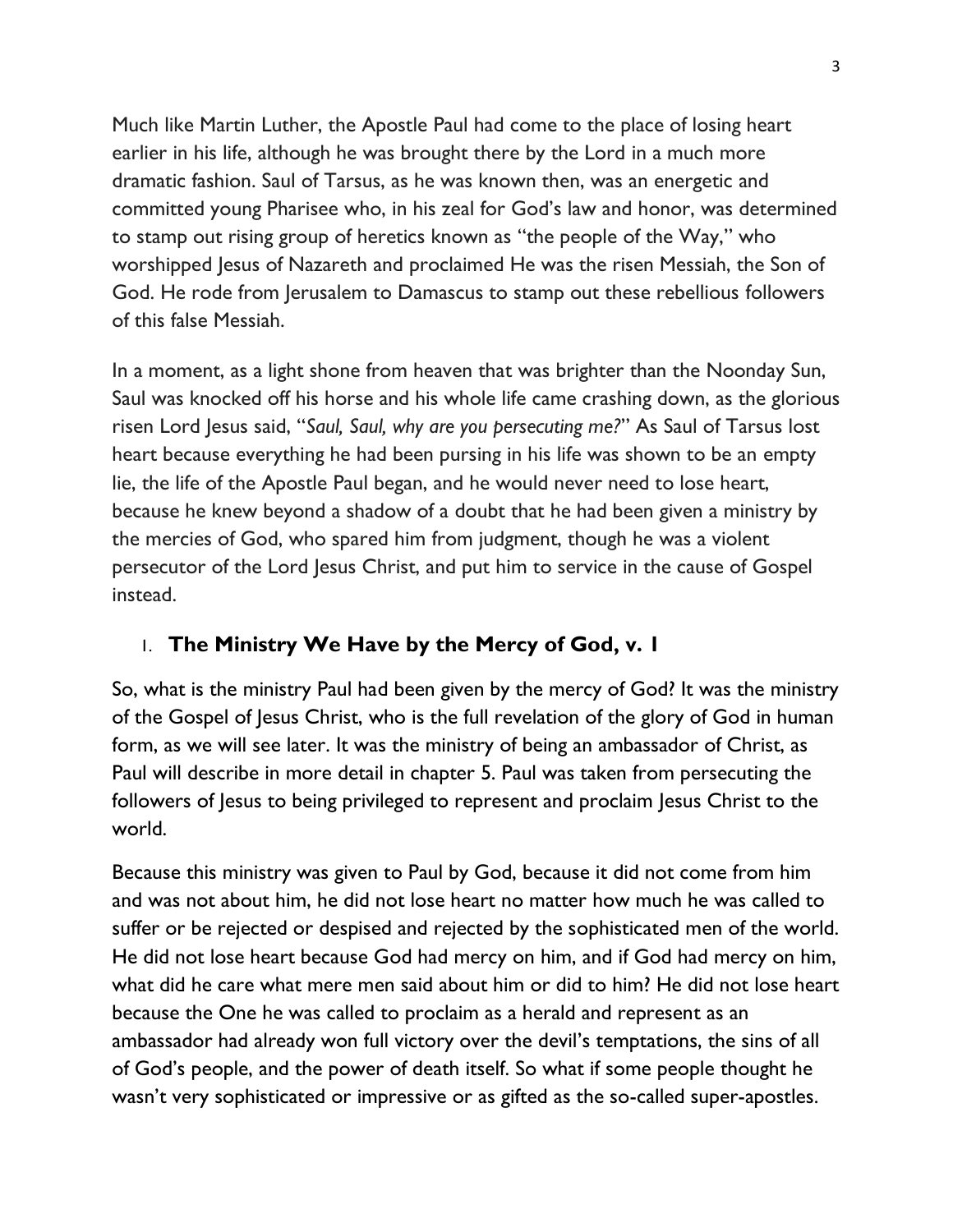Paul never forgot what he deserved, and he never forgot what he had been given instead, and that caused him to not lose heart.

We each live with two sizable gaps: a gap between what we desire and are tempted to think we're somehow entitled to and the reality of what we actually have and then the gap between what we really deserve from God and what we have been given instead. The first is an entirely imaginary gap that exists entirely in our egotistical imagination, where we ask things like "Why can't I have?" and "Why shouldn't I have?" and "How come some people seem to have?" and "Why should he have that and not me?" It's full of coveting and idolatry and self-exalting entitlement, and it will always lead us to be disheartened. The second gap – between what we actually deserve and what God has given us instead – is real and far bigger than we understand. We deserve eternal condemnation but God has given us eternal life instead, and because we really don't understand eternal, we don't understand the size of this chasm and what it cost Christ to bridge it for us, so that we get what deserves because He took what we deserve on the cross.

Keep your eyes focused on how much more mercy you have received from God than you deserve and how much it cost Christ to give that mercy to you, and you will not lose heart. Have confidence in His calling and His grace, and you will not lose heart.

# 2. **The Underhanded Ways We Reject, v. 2**

Having confidence that true Gospel ministry is given by the mercy of God also leads us to reject underhanded, deceitful ways of doing ministry:

*But we have renounced disgraceful, underhanded ways. We refuse to practice cunning or to tamper with God's word, but by the open statement of the truth we would commend ourselves to everyone's conscience in the sight of God. – v. 2*

Sadly, the history of Christianity and the present state of the church around the world is littered with countless stories of "disgraceful, underhanded ways" of doing so-called Christian ministry. When I was last in Uganda in 2019, we had a Muslim van driver who took us from Entebbe to Reaching Africa's Unreached in Moyo – two full days of driving there and back. We got to know Abdul as he remained with us for the ten days of training we did. He told me that he didn't understand why all of the biggest churches in Kampala, the large capital city where he lived, were so corrupt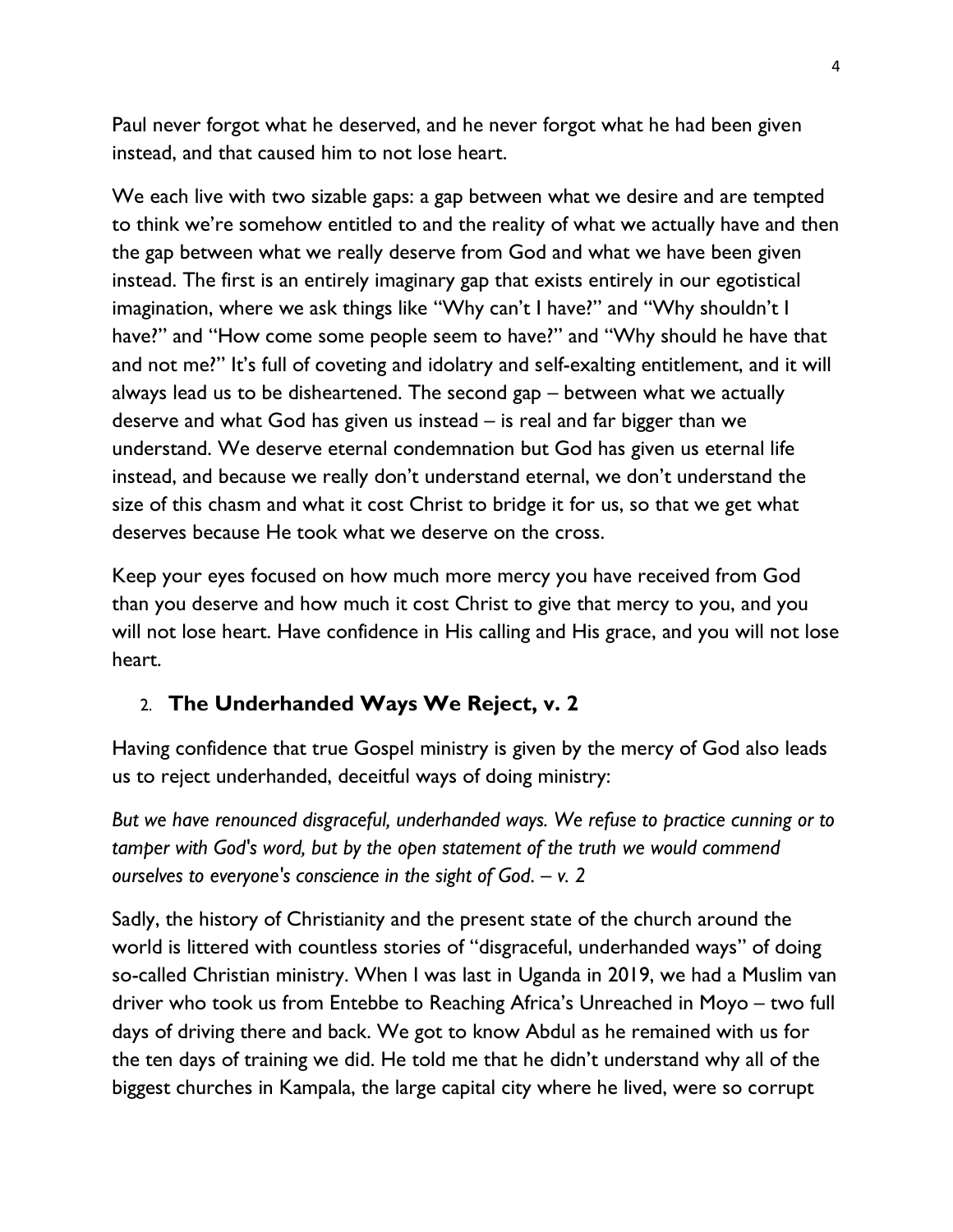and worldly. He said that their message was "Come and get your miracle!" not "Come and believe in Jesus for the forgiveness of your sins."

In Paul's day, so-called Super Apostles commanded large honorariums for their impressive rhetorical skills. In Luther's day, Tetzel and others sold forgiveness like a commodity and hundreds of years earlier, the Pope had promised a plenary indulgence – an instant ticket to heaven – for anyone willing to go on Crusade to kill Muslims and retrieve the Holy Land for the Christian Empire. You can turn on the television and see Benny Hinn slaying people in the Spirit, knocking them over with his jacket in stage so-called healings. Why do people do these things? Simply put, it's because they are not faithfully carrying out the ministry God gives by His mercy and are instead trying to build a name for themselves or large and impressive church buildings for themselves or an ever-expanding empire or business for themselves and their families.

Paul says of himself and his faithful ministry companions, "*We refuse to practice cunning or to tamper with God's word, but by the open statement of the truth we would commend ourselves to everyone's conscience in the sight of God."* He says it should be obvious to everyone that faithful Gospel ministers are not engaging in cunning – that is, craftiness or subtlety. He says faithful Gospel ministers will not tamper with God's Word but will openly and plainly state the truth from the Word of God, in a way that should be evidently marked by integrity to everyone who observes and evaluates.

Transparency. Clarity. "*Open statement of the truth*." The Gospel is not some hidden secret that requires the right set of magic decoder rings to unlock. The church is not a secret society or a mystic order like the Masons or the Scientologists. What we believe should be openly and plainly stated, and what is taught and proclaimed should be evidently plain from the text of Scripture and the plain facts of history.

The Bible is the most widely translated, most printed, sold, distributed, and readily available book in the world, and in the history of the world, and second place isn't even close. The most translated books in the history of literature are *The Little Prince* and *Pinocchio*, and they've been translated into about 300 different languages. The best-selling book in the history f literature is *Don Quixote* – yes, *Don Quixote* – which has sold about 500 million copies. But the Bible has been translated into over 3,000 different language and over 5 billion copies of the Bible have been printed and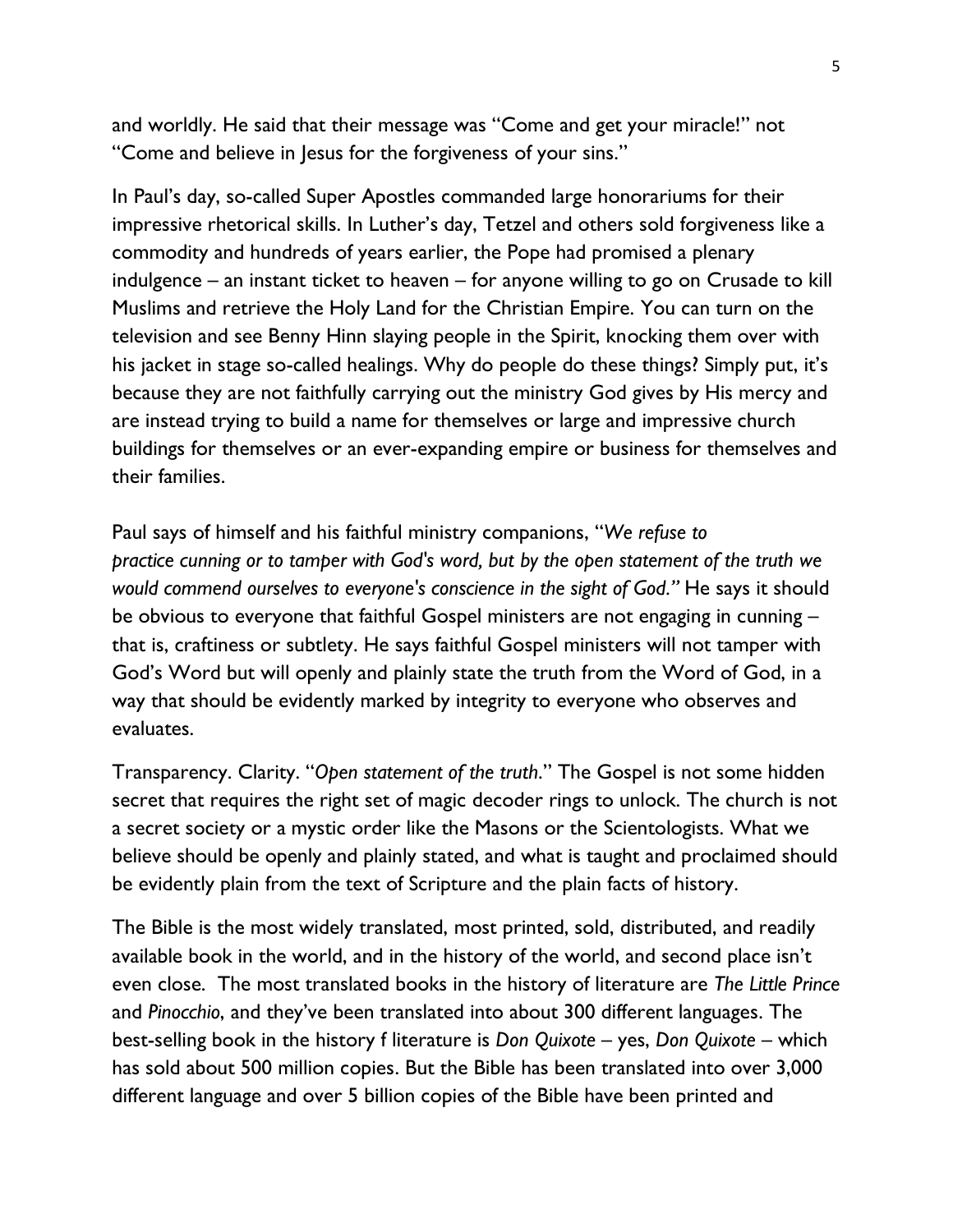distributed – meaning that in both translation and printing, the Bible has 10 TIMES the distribution of the second-place books.

God is not interested in hiding the truth of the Gospel or the truths of His word, and faithful ministers should endeavor to make the meaning of the Bible plain and clear and should seek to make the Gospel plain and openly known.

# 3. **The Veiling of the Gospel, vv. 3-4**

So, if the Bible is so widely available and has been printed and distributed all over the world, and if the Bible is the most read, most studied, most taught, most commented on book in the world, then why is the Gospel still veiled to so many people? Why do so many people really still have no idea what Christians actually believe and why we believe it?

So many people think Christianity is all about going to church and trying to be a good person, or they think it's about trying to advance some political agenda or some social policies. Many, many people think Christians believe they are better than everyone else, that they alone have moral superiority. So, why?

*And even if our gospel is veiled, it is veiled to those who are perishing. In their case the god of this world has blinded the minds of the unbelievers, to keep them from seeing the light of the gospel of the glory of Christ, who is the image of God.*

"*The god of this world*" is Satan. He was given limited dominion over this world way back in the Garden of Eden when Adam obeyed him instead of God. Adam put himself under Satan's rule, and he dragged all humanity into the fallen condition of being slaves to sin and children of the devil ever since.

One Man – and only One Man – came into this world and faced down the devil and beat him soundly. He never yielded to Satan's temptations. He was the perfect and sinless image of God – all that Adam was supposed to be and more. He alone overcame the devil by the power of the Holy Spirit in perfect obedience to His Heavenly Father. He then went to the cross to pay the penalty for all of our sin, to loose us from the bondage to sin and Satan we are in by nature, and He rose again from the dead on the Third Day, defeating death, overthrowing the grave, and bringing life and immortality to light in His glorious resurrection.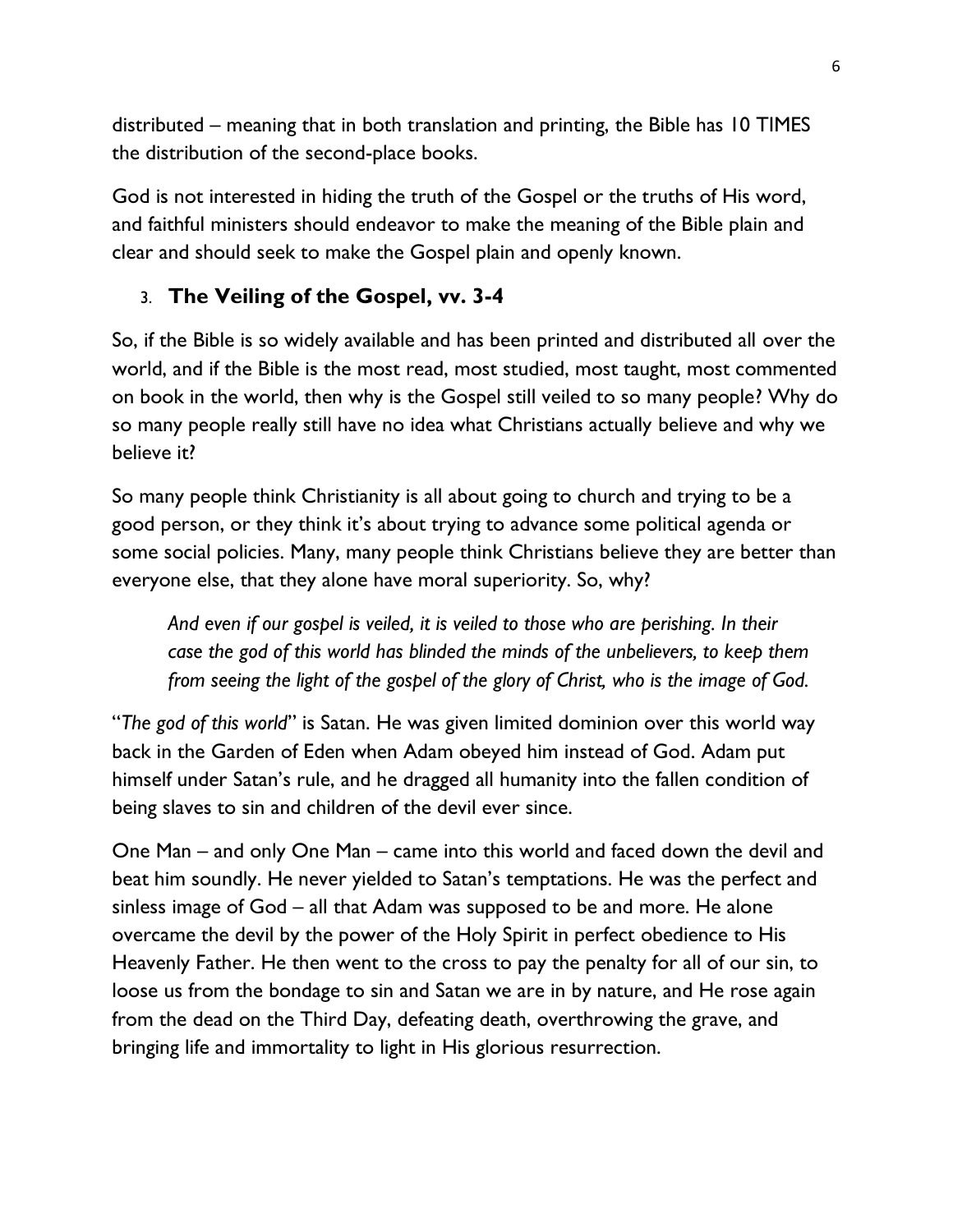Satan was defeated by Jesus on the cross and in His resurrection. Jesus fulfilled every promise of God and disarmed the devil.

In Colossians 2:13-15, Paul writes:

*And you, who were dead in your trespasses and the uncircumcision of your flesh, God made alive together with him, having forgiven us all our trespasses, by canceling the record of debt that stood against us with its legal demands. This he set aside, nailing it to the cross. He disarmed the rulers and authorities and put them to open shame, by triumphing over them in him*. (ESV)

So now, for Satan, the One person he wants to keep people from seeing clearly is Jesus. Sometimes he does that by infiltrating the church and getting so-called Christians to practice all sorts of deceitful, underhanded, selfish cunning – because it throws up a big wall of self-righteous religiosity or self-exalting empire-building in the name of Jesus and that keeps people from seeing the true Jesus, the Jesus who is Mighty to Save, the Jesus who has overcome the devil.

He can also use any other religion or philosophy. He doesn't really care what you believe or what you try as a life strategy as long as he keeps you from seeing lesus by faith. Jesus is the only one he fears because Jesus is the only One who has defeated him. And so he blinds "*the minds of the unbelievers, to keep them from seeing the light of the gospel of the glory of Christ, who is the image of God."*

Even if you are a Christian, Satan is trying to do the same thing in your life. He will distract you with anything – even good Christian things – as long as they keep you from seeking and hiding yourself in Jesus. On your own, he knows he can deceive you and frustrate you. If you're hiding in Jesus by faith, he knows he is up against a force too powerful for him.

### 4. **What We Proclaim, v. 5**

And so Paul says, "*For what we proclaim is not ourselves, but Jesus Christ as Lord, with ourselves as your servants for Jesus' sake."* Paul knows that if he were to proclaim himself, he would be playing into Satan's hand. Paul is not anyone's Lord and Savior. Paul has not defeated the god of this world. Paul has not brought life and immortality to light through the power of His indestructible life. No, Paul must proclaim Jesus Christ as Lord and not himself.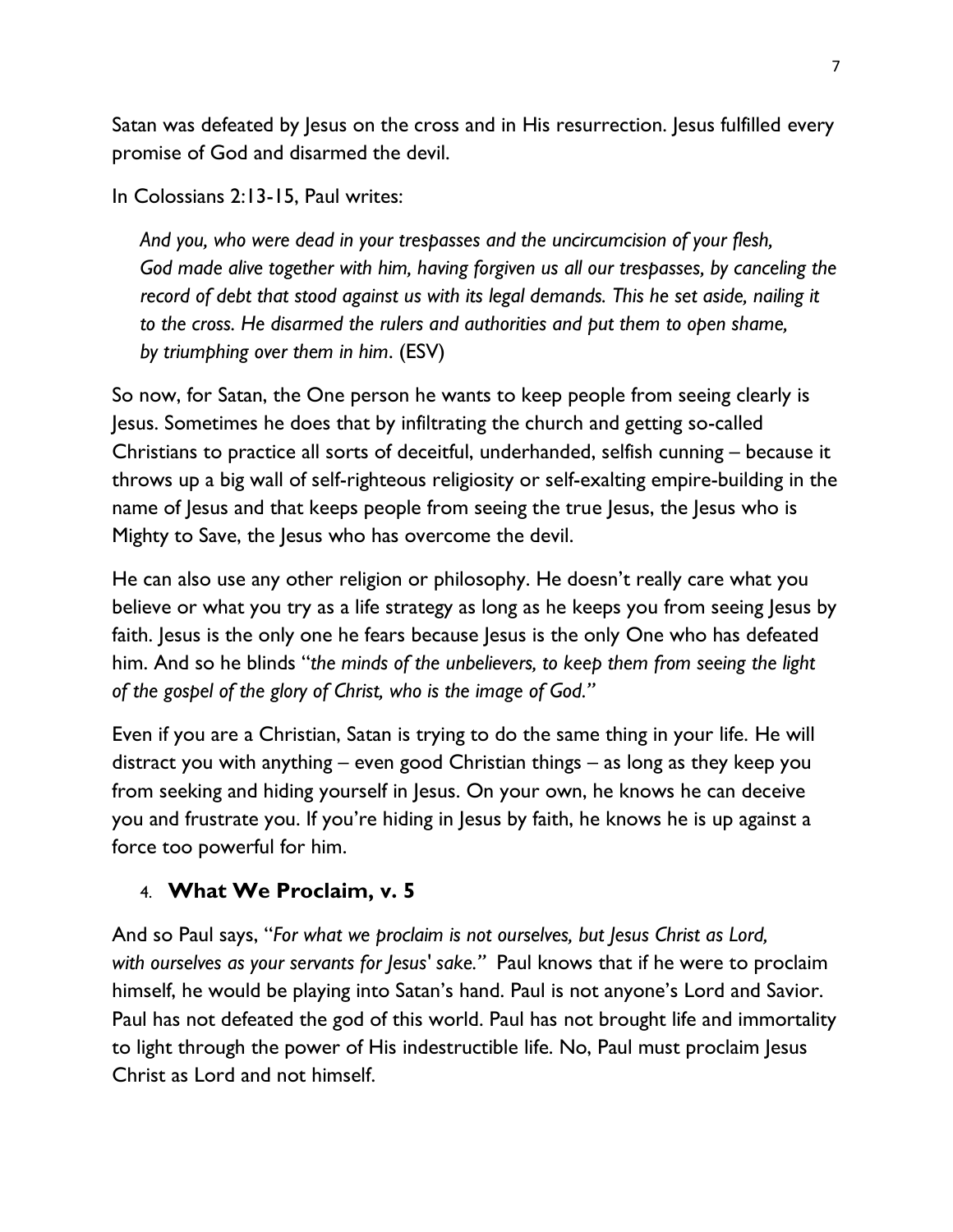Every true Gospel minister makes much of Jesus and little of themselves. Paul says he and his ministry companions are mere slaves of those whom God has called them to serve with the Gospel. The ESV translates this "servants," but the word is "slaves." The Gospel minister proclaims Christ and serves people as their slave for Jesus' sake. Now, just because Paul is the Corinthians' slave doesn't mean they are his masters. No, the Lord Jesus is his Master, and the Lord Jesus has given Paul his ministry by the mercy of God, and the ministry Christ has given Paul includes serving the Corinthians and the other churches Paul was called to serve. He was to pour out his life in service to the churches, but not to let them master him. He proclaimed one Lord, his Master, the Lord Jesus Christ.

# 5. **The Power That Makes All the Difference, v. 6**

So, as Paul served and proclaimed the Lord Jesus Christ and not himself, what power could he trust to be able to change and unveil people's hearts and bring them to see and to love the Lord Jesus? Well, certainly not his own power but only the power of God.

*For God, who said, "Let light shine out of darkness," has shone in our hearts to give the light of the knowledge of the glory of God in the face of Jesus Christ.*

Paul knows what saved him, and it wasn't the powerful preaching of Peter or the wonderfully faithful testimony of Stephen the first martyr, whom Paul heard in Acts 7 and still helped the Sanhedrin stone him to death. The only thing that saved Paul was God's light shining from heaven. Now, Paul had a very real encounter with a very real and supernatural light on the Road to Damascus, but he knows very well that the same power of God that saved him is the only power that can save anyone.

In the beginning, when the world was formless and void and darkness was over the face of the deep, God spoke, "Let there be light" and light shattered the darkness instantly. Paul knows that the same God who spoke those words can speak His eternal word, the Lord Jesus Christ, to shine into our hearts.

Only God can give us what we need to be saved – "*the light of the knowledge of the glory of God in the face of Jesus Christ."* That is, we need to know in our hearts that Jesus Christ is the Glory of God made man. His face shines with a glory that is eternal and unfading, something Moses never had, because He is the incarnation of the glory of God. And we need to know Him to be saved. To know Him is to have